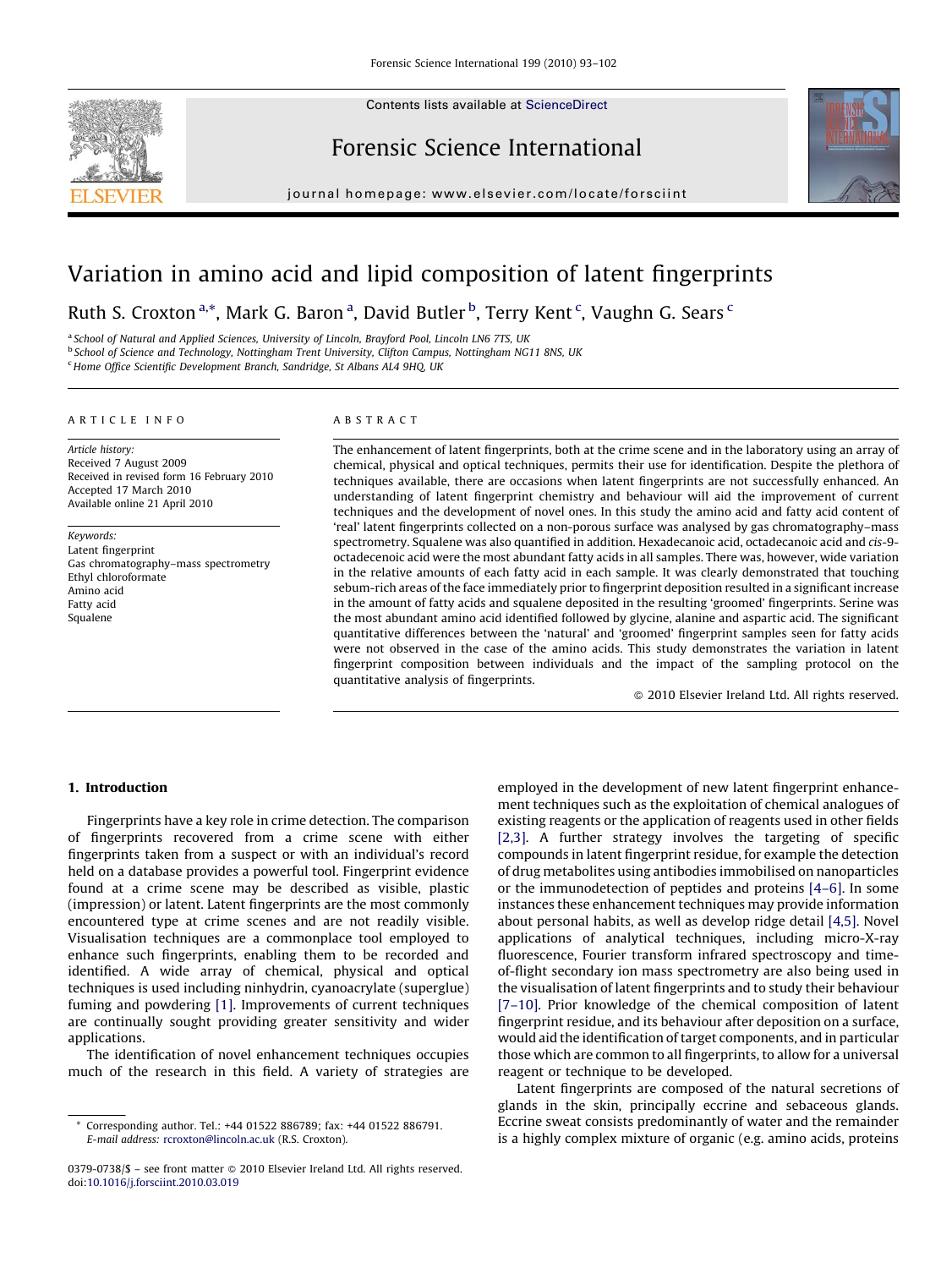<span id="page-1-0"></span>and lactate) and inorganic material (e.g.  $Na<sup>+</sup>$ ,  $K<sup>+</sup>$ ,  $Cl<sup>-</sup>$  and trace metal ions). Sebaceous secretions are predominantly composed of fatty acids, glycerides, cholesterol, squalene and a variety of lipid esters. Environmental contaminants, e.g. bacteria spores, dust, cosmetics, hair products and tobacco products, may also contribute [\[11\].](#page-8-0) Whilst extensive data are available on the constituents of sweat, relatively little data is currently available on the specific composition of 'real' latent fingerprints and how it changes with time after deposition.

Many of the latent fingerprint studies conducted to date have studied the lipid components namely fatty acids, long chain fatty acid esters, squalene, cholesterol and wax esters. The lipid composition of latent fingerprints has been found to vary between individuals with age and gender [\[12–14\].](#page-8-0) Chemical changes occur following deposition and environmental conditions are an important factor [\[15\].](#page-9-0) Unsaturated compounds such as squalene, oleic (cis-9-octadecenoic) and palmitoleic (cis-9-hexadecenoic) acids are predominantly lost over time, whilst saturated compounds essentially remain unchanged [\[13,15\].](#page-9-0) Lower molecular weight compounds, such as short chain fatty acids appear in the fingerprint as it ages and are formed as unsaturated compound degradation products. Degradation of squalene is more rapid in light conditions compared to dark [\[15\]](#page-9-0). Mountfort et al. [\[16\]](#page-9-0) identified squalene oxidation products in aged latent fingerprints including squalene monohydroperoxide and squalene epoxide and suggested that these and other oxidation products could be potential targets for novel visualisation reagents.

It is estimated that the average amino acid content of a fingerprint is 250 ng [\[17\].](#page-9-0) Amino acids present on the surfaces of the hands have been studied previously in the 1960s, although not in the context of latent fingerprints per se [\[18–20\]](#page-9-0). The relative concentrations of free amino acids are comparable between the studies with serine, glycine, ornithine and alanine being most abundant. Cuthbertson [\[21\]](#page-9-0) studied the aqueous components of latent fingerprints including amino acids and chloride. Chloride concentration was found to vary between donors (age and occupation) and was affected by digit used and the porosity of the substrate. The mean concentration of chloride was almost three times greater in those fingerprints deposited on filter paper compared to those on aluminium foil.

A novel procedure which permits the simultaneous analysis of lipid and nitrogenous material, namely fatty acids and amino acids, in 'real' latent fingerprints has previously been reported [\[22\]](#page-9-0). The protocol aimed to allow the analysis of the natural distribution of a variety of substances in latent fingerprints. One of the key objectives of the protocol was to ensure that the fingerprint collection protocol mimics as closely as possible fingerprints as would be found at a crime scene. The use of this protocol to study the qualitative and quantitative variation between individuals in the amino acid and fatty acid content of their latent fingerprints is reported here. The impact of the sampling protocol on fingerprint residue composition is also explored to inform our interpretation of fingerprint studies.

#### 2. Materials and methods

#### 2.1. Materials

L-Asparagine (Asn), L-p-chlorophenylalanine (cPhe), L-cysteine (Cys), 4-hydroxy-L-proline (HPro), L-ornithine hydrochloride (Orn) and L-tryptophan (Trp) (all >99%), octanoic (C8), decanoic (C10), undecanoic (C11), dodecanoic (C12), tridecanoic (C13), tetradecanoic (C14), cis-9-tetradecenoic (C14:1), pentadecanoic (C15), hexadecanoic (C16), cis-9-hexadecenoic (C16:1), octadecanoic (C18), cis-9-octadecenoic (C18:1), cis-9,12-octadecadienoic (C18:2) and eicosanoic (C20) acids (all  $\geq$ 98%), pyridine (ACS reagent) and squalene (98%) were obtained from Sigma-Aldrich (Gillingham, Dorset). The amino acid standard AA-S-18, containing Lalanine (Ala), L-arginine (Arg), L-aspartic acid (Asp), glycine (Gly), L-glutamic acid (Glu), L-isoleucine (Ile), L-leucine (Leu), L-lysine (Lys), L-methionine (Met), Lphenylalanine (Phe), L-proline (Pro), L-serine (Ser), L-threonine (Thr), L-tyrosine (Tyr), L-valine (Val) at 2.5  $\mu$ mol mL<sup>-1</sup> and L-cystine at 1.25  $\mu$ mol mL<sup>-1</sup>, was also obtained from Sigma–Aldrich. Heptadecanoic (C17, 99.3%), and tetracosanoic (C24, 99.3%) acids, ethyl chloroformate (ECF, >98%) and iso-octane (>99.5%) were obtained from Fluka (Gillingham, Dorset). Acetonitrile (ACN), hexane, methanol, ethanol, and chloroform were of analytical-reagent or HPLC grade and were obtained from Fisher Scientific UK Limited (Loughborough, Leics.). Hydrochloric acid (0.1 and 1 M) was volumetric analysis grade and also obtained from Fisher Scientific UK Limited. Sodium hydroxide pearls (>98%), purchased from Phillip Harris (Shenstone, Lichfield), were used to prepare a 1% (w/v) solution in deionised water. Mylar<sup>®</sup> 002, polyester film, 23  $\mu$ m thickness, was obtained from DuPont Teijin Films (UK) Limited (Middlesbrough, UK).

## 2.2. Preparation of calibration samples for quantification

Equimolar amino acid calibration solutions were prepared in 0.1 M hydrochloric acid, using the amino acid standard solution AA-S-18 and solutions prepared from individual standards, ranging between 1.25 and 200 nmol  $mL^{-1}$ . Equimolar fatty acid solutions in hexane were prepared ranging between 5 and 1200 nmol  $mL^{-1}$ .

Amino acid and fatty acid calibration samples were prepared, extracted, derivatised and analysed by GC–MS each day. For each calibration sample,  $25 \mu L$ amino acid calibration solution was applied to a 2 cm  $\times$  2 cm piece of Mylar<sup>®</sup> 002 polyester film (pre-washed in each of methanol, 1% (w/v) sodium hydroxide and acetone in turn) and allowed to dry at room temperature overnight (maximum 15 h). Twenty-five microlitres of the corresponding fatty acid calibration solution were applied to the sample on top of the amino acids and allowed to dry (5 min). Eight microlitres nonadecanoic acid  $(1.875 \mu mol mL^{-1})$  in hexane, fatty acid internal standard) and  $8 \mu L$  L-p-chlorophenylalanine (0.3125  $\mu$ mol mL<sup>-1</sup> in methanol, amino acid internal standard) were applied in turn. The samples were allowed to dry fully for 10 min.

Squalene calibration standards for GC-FID analysis were prepared by depositing 25  $\mu$ L squalene (0–5  $\mu$ mol mL<sup>-1</sup> in chloroform) and 8  $\mu$ L nonadecanoic acid (1.875  $\mu$ mol mL<sup>-1</sup> in hexane) on a 2 cm  $\times$  2 cm piece of Mylar<sup>®</sup> (pre-washed as described previously) and allowed to dry.

#### 2.3. Collection of latent fingerprint samples

Fingerprint samples were collected in accordance with the University of Lincoln ethical approval protocol (Table 1). Donors gave their informed consent and all samples and donor information were anonymised and identified using an alphanumeric code. Donors were requested not to have washed their hands in the hour preceding sampling. Donors rubbed their hands together to evenly distribute skin surface residues. Two fingerprints were deposited on a Mylar<sup>®</sup> 002 strip (10 cm  $\times$  2 cm, pre-washed as described above) from each of the left middle, left ring, right ring and right middle fingers, with as little overlap as possible (i.e. eight fingerprints deposited in total). The donor's fingers were placed onto the substrate by the researcher to control the amount of pressure applied and contact time. These fingerprint samples are referred to as the 'natural' samples.

The donor then rubbed their fingers across the forehead and nose regions of their face for approximately 10 s and subsequently rubbed their hands together as previously. The procedure described above was repeated to collect samples for chemical analysis. These samples are referred to as the 'groomed' samples.

Thirty minutes after collection,  $8 \mu L$  L-p-chlorophenylalanine in methanol (0.3125  $\mu$ mol mL<sup>-1</sup>) and 8  $\mu$ L nonadecanoic acid in hexane (1.875  $\mu$ mol mL<sup>-1</sup>) were applied evenly to each fingerprint sample collected for chemical analysis. Negative controls were prepared in the same way, using a  $10 \times 2$  cm strip of Mylar<sup>®</sup> without the addition of fingerprints.

#### 2.4. Extraction and derivatisation of sample

For each fingerprint and calibration sample, the Mylar $^{\circledR}$  was cut smaller into  $5$  mm  $\times$  5 mm squares using a scalpel and glass Petri dish which were cleaned with acetone and ethanol between samples. The sample was then placed in a 4 mL amber

| ۰. |  |  |  |
|----|--|--|--|
|----|--|--|--|

Summary of donor information.

| Sex    | n | Age       |    | Ethnicity |    | Smoker         |    | Medication | Cosmetics/<br>cream |    | Diet       |    |
|--------|---|-----------|----|-----------|----|----------------|----|------------|---------------------|----|------------|----|
| Male   |   | $18 - 29$ | 13 | Caucasian | 18 | Yes            |    | Yes        | Yes                 | 11 | Omnivore   | 14 |
| Female |   | $30 - 60$ |    |           |    | N <sub>o</sub> | 14 | No         | No                  | -  | Vegetarian | ↵  |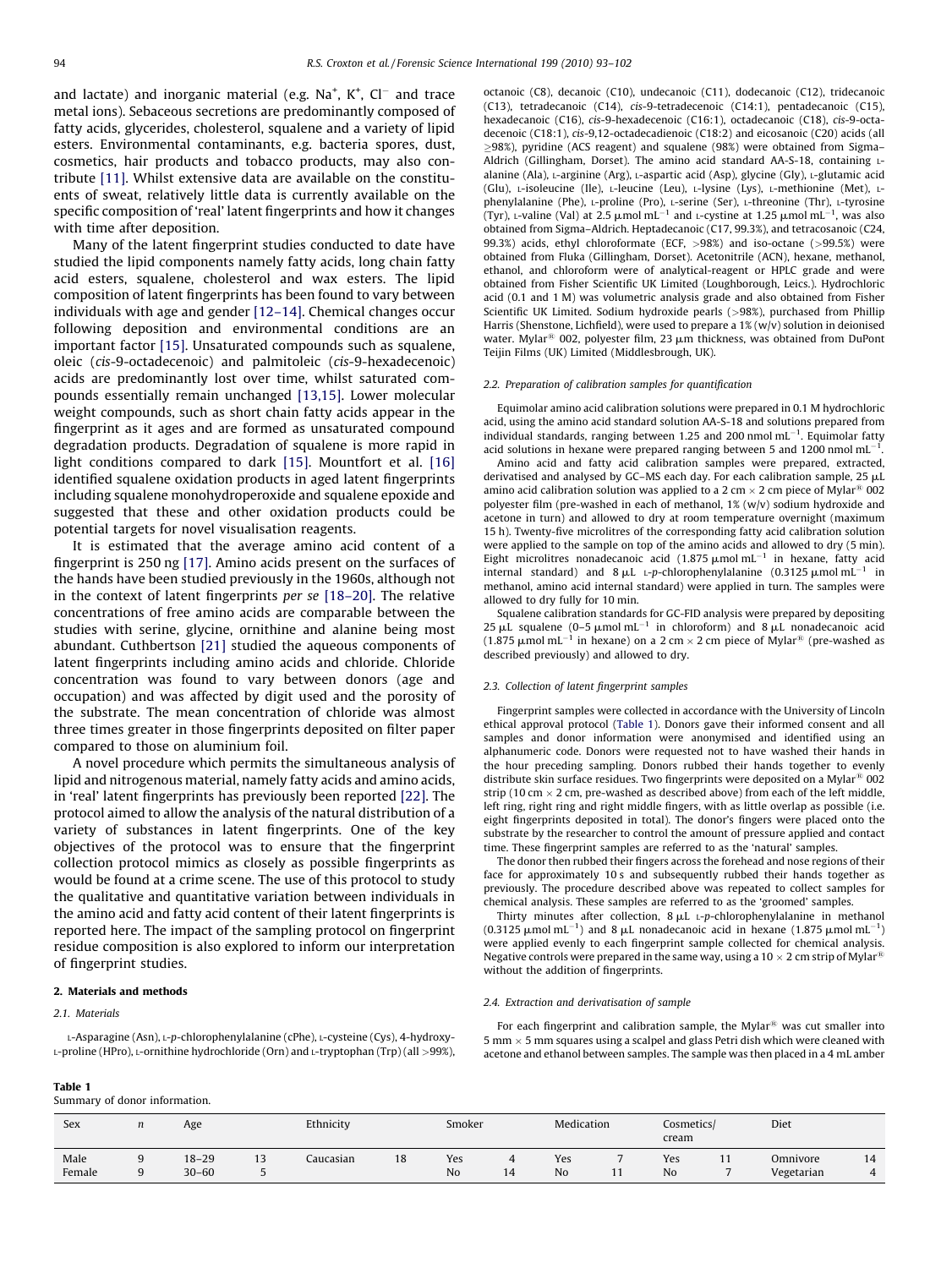<span id="page-2-0"></span>glass vial with 1 mL of  $1\%$  (w/v) sodium hydroxide, ethanol and pyridine, 75:40:10 (v/v/v). After 1 h on a shaker (200 cycles  $\text{min}^{-1}$ ), 200  $\mu$ L ECF:iso-octane 1:3 (v/v) were added and the sample vortexed for 30 s. After 1 min, 40  $\mu$ L pyridine and 50  $\mu$ L ECF were added, vortexed for a further 30 s and left to stand for 2–3 min. The solvent was then transferred to a second 4 mL amber vial containing 1 mL chloroform with 1% ( $v/v$ ) ECF. The sample was vortexed for 30 s and allowed to separate. The upper aqueous layer was removed and discarded. One millilitre hydrochloric acid (1 M) was then added and the sample vortexed for 30 s. The lower organic phase was transferred to a 2 mL amber vial and was reduced in volume to approximately 500  $\mu$ L under a stream of nitrogen at room temperature. The sample was transferred to a 200 mL autosampler vial in aliquots and evaporated to dryness. Fifty microlitres chloroform were then added and the sample sonicated for 1 min. Samples were not injected until at least 30 min after chloroform addition.

#### 2.5. GC–MS analysis

Samples were analysed on a Thermo Finnigan Trace GC coupled with a Thermo Finnigan Trace MS (Mass Spec UK Ltd., Oldham, UK). One microlitre aliquots were injected onto a DB-17ms fused silica capillary column (30 m  $\times$  0.25 mm internal diameter (i.d.)  $\times$  0.15  $\mu$ m 50% phenylmethyl silicone film thickness, J & W Scientific, Folsom, CA) in splitless mode. The column was held at  $100 °C$  for 4.5 min, ramped to 190 °C at 10 °C min $^{-1}$ , then to 250 °C at a rate of 6 °C min $^{-1}$  and finally held for 10 min. The carrier gas was helium (1 mL min<sup>-1</sup>) and injector and transfer line temperatures were 250 °C.

The mass spectrometer was operated in scan and selected ion monitoring (SIM) modes. All samples were analysed in SIM mode for quantification. Fingerprint and negative control samples were also analysed in scan mode for qualitative purposes. In scan mode, the spectrometer was set to monitor ions  $50-500$  m/z with a scan time of 1 s, following a 4.5 min solvent delay. In SIM mode, the spectrometer was set to monitor at least three characteristic ions per compound. For the positive identification of a compound, ion ratio matches for three characteristic ions (within  $\pm 25\%$  range of standard) and a relative retention time match ( $\pm 3$  s.d. range of standard) were required [\[22\].](#page-9-0)

## 2.6. GC–FID analysis

Squalene analysis was carried out on a PerkinElmer Clarus 500 Gas Chromatograph with flame ionisation detection (GC–FID), using a CP Sil 5CB column (15 m  $\times$  0.25 mm i.d.  $\times$  0.25  $\mu$ m 100% dimethylpolysiloxane film thickness, Varian, Lake Forest, CA). A 1  $\mu$ L aliquot was injected in splitless mode in duplicate. The column was held at 65 °C for 10 min, ramped to 125 °C at 10 °C min $^{-1}$ and held for 5 min. It was then ramped at  $10\,^{\circ}$ C min<sup>-1</sup> to 170  $^{\circ}$ C, held for 2 min, ramped at 5 °C min<sup>-1</sup> to 250 °C and held for a further 5 min. Squalene calibration standards, 'natural' and 'groomed' fingerprint samples and negative controls were injected in duplicate and analysed as described.

#### 2.7. Statistical analysis

Statistical analyses (t-tests and paired t-tests) were performed using SPSS 14.0, with 95%  $(P < 0.05)$  confidence level to determine significant quantitative differences between donors for each compound. Principal component analysis (PCA) was carried out on the amino acid, fatty acid and squalene quantitative data using TANAGRA version 1.4.31 to identify similarities and differences between donors and sample types [\[23\].](#page-9-0)

## 3. Results and discussion

Latent fingerprints were collected on a non-porous substrate from a small population of donors. Amino acids and fatty acids were extracted and derivatised to form N(O,S)-ethoxycarbonyl amino acid ethyl esters and fatty acid ethyl esters respectively, which were identified and quantified by gas chromatography– mass spectrometry (GC–MS).

Eighteen donors participated, nine males and nine females, ranging in age between 18 and 57 years old [\(Table 1\)](#page-1-0). Four donors were vegetarian and four were smokers. A number of donors were taking medication and several were wearing cosmetic products or had used a moisturiser on the day of sample collection. Two types of fingerprints were collected from each donor. In the first instance 'natural' fingerprints were collected with no specific pre-treatment. Donors were only requested to have not washed their hands in the hour preceding sampling. For the second 'groomed' sample, donors were instructed to rub their fingers across their forehead and the region around the nose. This activity loads the fingertips with sebaceous secretions, which are abundant on the face [\[24,25\].](#page-9-0) This 'grooming' activity is often used in fingerprint studies prior to fingerprint deposition. The donor's fingers were applied to the substrate by the researcher to ensure that fingertip area sampled, time of contact and pressure were as consistent as possible between donors.

All fingerprint samples were analysed in SIM mode for identification and quantification of amino acids and fatty acids listed in Table 2. Compounds were identified on the basis of relative retention time (RRT) and ion ratio matches.

## 3.1. Fingerprint profiles

Individual variation is apparent when the total ion chromatograms (TIC) are compared [\(Fig. 1](#page-3-0)). Qualitative (number of peaks present) and quantitative (peak size) differences can be seen between individuals and also between the 'natural' and 'groomed' samples (note the differences in ordinate scales). Target compound chromatograms (TCCs) further emphasise sample variation ([Fig. 2\)](#page-4-0).

#### Table 2

Amino acids and fatty acids detected in latent fingerprint samples by gas chromatography–mass spectrometry and their SIM programme parameters.

|                | Compound                | Retention time (min) | Characteristic ions<br>$(m/z$ [relative abundance $(\%)$ ]) |
|----------------|-------------------------|----------------------|-------------------------------------------------------------|
| 1 <sup>a</sup> | Alanine                 | 9.44                 | 70 [7.4], 116 <sup>b</sup> [100], 144 [1.7], 189 [0.4]      |
| 2              | Glycine                 | 9.92                 | 74 [15], 102 [100], 130 [5.6], 175 [4.2]                    |
|                | Valine                  | 11.02                | 72 [34], 116 [38], 144 [100],                               |
|                | Leucine                 | 11.96                | 86 [8.3], 102 [39], 129 [4.2], 158 [100], 231 [0.3]         |
| 5              | Isoleucine              | 12.19                | 102 [50], 129 [11], 158 [100]                               |
|                | Dodecanoic acid         | 12.36                | 101 [100], 157 [25], 228 [4.5]                              |
|                | Serine                  | 13.18                | 60 [76], 86 [35], 132 [100]                                 |
| 8              | Proline                 | 13.49                | 114 [10], 142 [100], 170 [0.8], 215 [4.6]                   |
| 9              | Asparagine              | 13.79                | 69 [100], 141 [71], 174 [3.8]                               |
| 10             | Tetradecanoic acid      | 14.67                | 101 [100], 157 [32], 256 [6.1]                              |
| 11             | Aspartic acid           | 15.04                | 116 [28], 142 [25], 188 [100]                               |
| 12             | Pentadecanoic acid      | 16.01                | 101 [100], 157 [27], 270 [6.2]                              |
| 13             | Glutamic acid           | 16.57                | 128 [100], 156 [83], 202 [75]                               |
| 14             | Hexadecanoic acid       | 17.04                | 101 [100], 157 [28], 284 [7.2]                              |
| 15             | Phenylalanine           | 17.88                | 102 [73], 176 [100], 192 [46]                               |
| 16             | Cysteine                | 18.49                | 74 [93], 102 [100], 220 [91]                                |
| 17             | Octadecanoic acid       | 19.50                | 101 [100], 157 [26], 312 [7.4], 313 [1.8]                   |
| 18             | cis-9-Octadecenoic acid | 19.51                | 180 [100], 222 [97], 235 [15], 264 [94]                     |
| 19             | p-Chlorophenylalanine   | 20.36                | 102 [100], 125 [70], 210 [91]                               |
| 20             | Nonadecanoic acid       | 20.74                | 101 [100], 157 [29], 326 [10]                               |

Number corresponds to elution order in chromatograms in [Figs. 1 and 2.](#page-3-0)

Quantification ion underlined.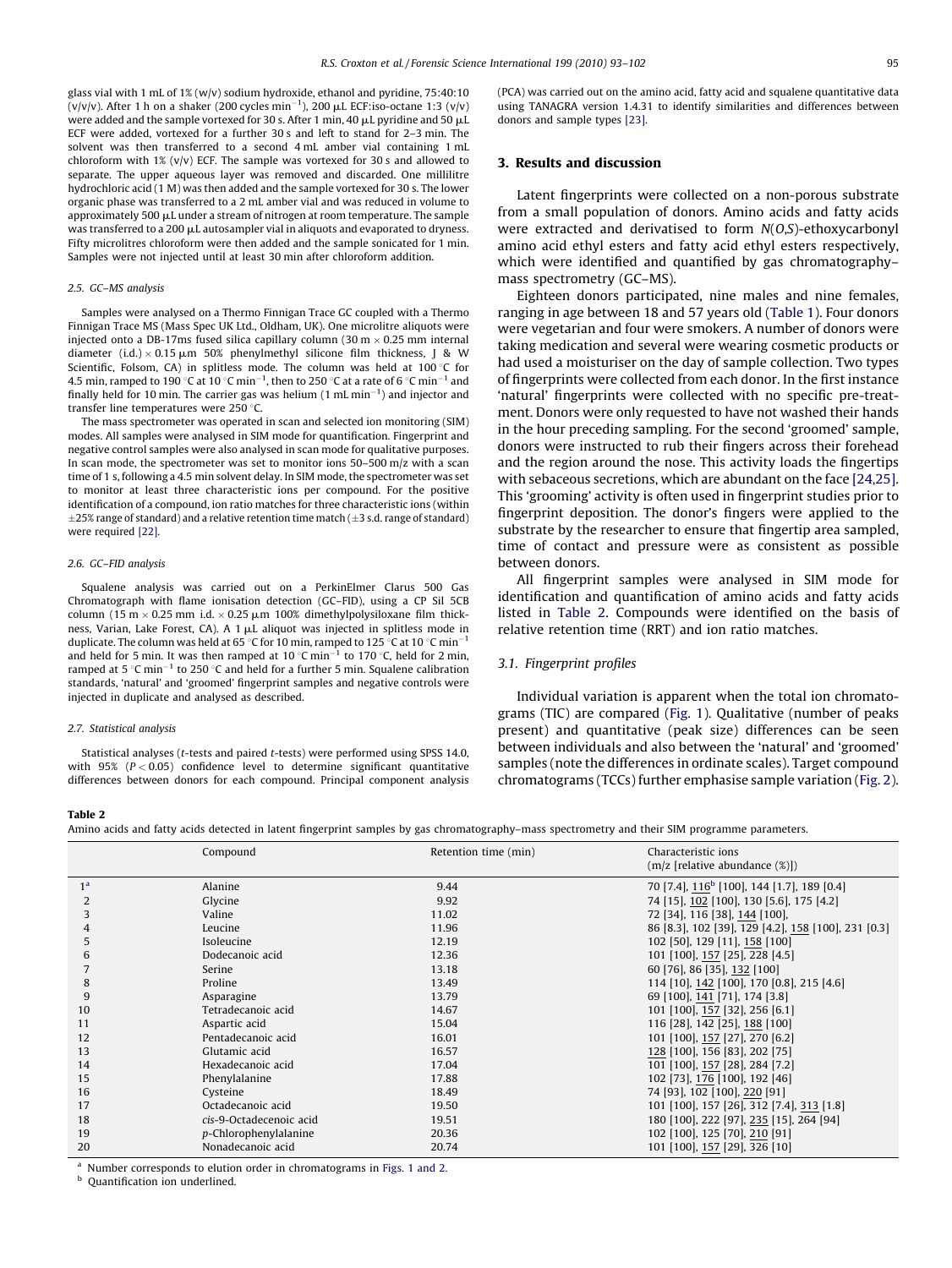<span id="page-3-0"></span>

Fig. 1. Total ion chromatograms (TIC) of (i) 'natural' and (ii) 'groomed' latent fingerprint samples. (a) Donor 2, 57-year-old male, (b) Donor 13, 18-year-old female, (c) Donor 18, 18-year-old female. Numbers refer to [Table 2](#page-2-0), with the exception of 21 which refers to squalene.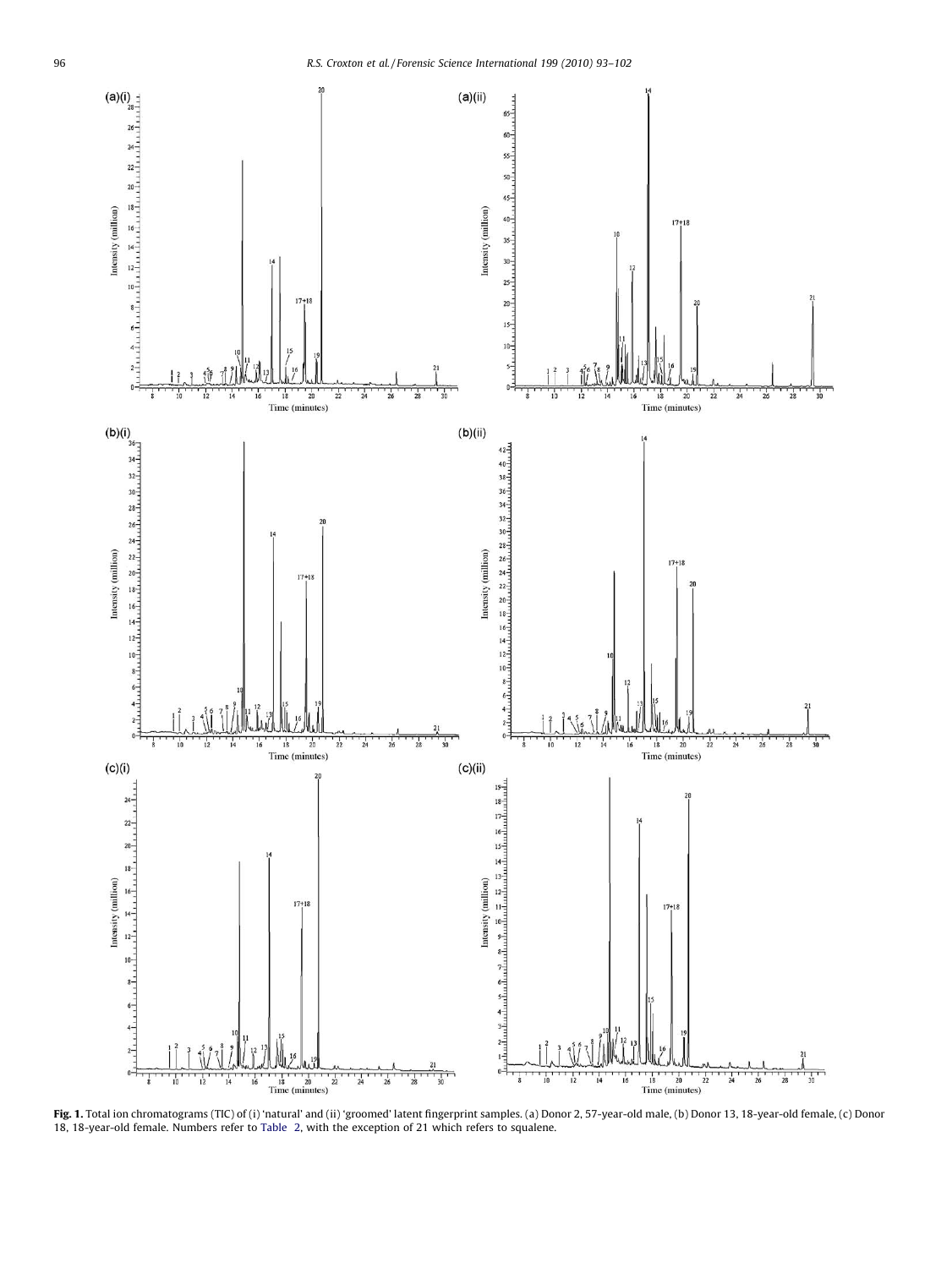<span id="page-4-0"></span>

Fig. 2. Target compound chromatograms (TCC) of (i) 'natural' and (ii) 'groomed' latent fingerprint samples. (a) Donor 2, 57-year-old male, (b) Donor 13, 18-year-old female, (c) Donor 18, 18-year-old female. \*: Chlorophenylalanine (amino acid internal standard); \*\*: nonadecanoic acid (fatty acid internal standard).

To construct the TCC, target compounds (fatty acids and amino acids listed in [Table 2](#page-2-0) in addition to squalene) were identified in the TIC and the base peak ion of the mass spectrum quantified and plotted against retention time. It should be noted that the ordinates in the TIC and the TCC are total detector response and base peak ion area respectively, and therefore the relative distribution of target compounds appears different in the two chromatograms. The TCC is simpler than its corresponding TIC allowing for more effective comparison and pattern recognition. Background compounds, which include phthalates such as diethyl- , dibutyl- and bis(2-ethylhexyl)- thought to arise from the Mylar $^{\circledR}$ film (also present in the negative controls), are particularly prominent in the TIC (e.g. 14.78, 15.10, 17.60 and 26.39 min) but are not included in the TCC.

## 3.2. Fatty acid composition

Octanoic acid, decanoic acid, undecanoic acid, dodecanoic acid and cis-9-tetradecenoic acid gave quadratic calibration curves over the range 5–1200 nmol mL<sup>-1</sup> with a correlation coefficient ( $R^2$ ) exceeding 0.99 in all cases with the exception of octanoic acid (0.92) and undecanoic acid (0.97). All other fatty acids gave linear calibration curves over the same concentration range, with  $R^2$ values exceeding 0.99 in most cases and 0.97 in all. For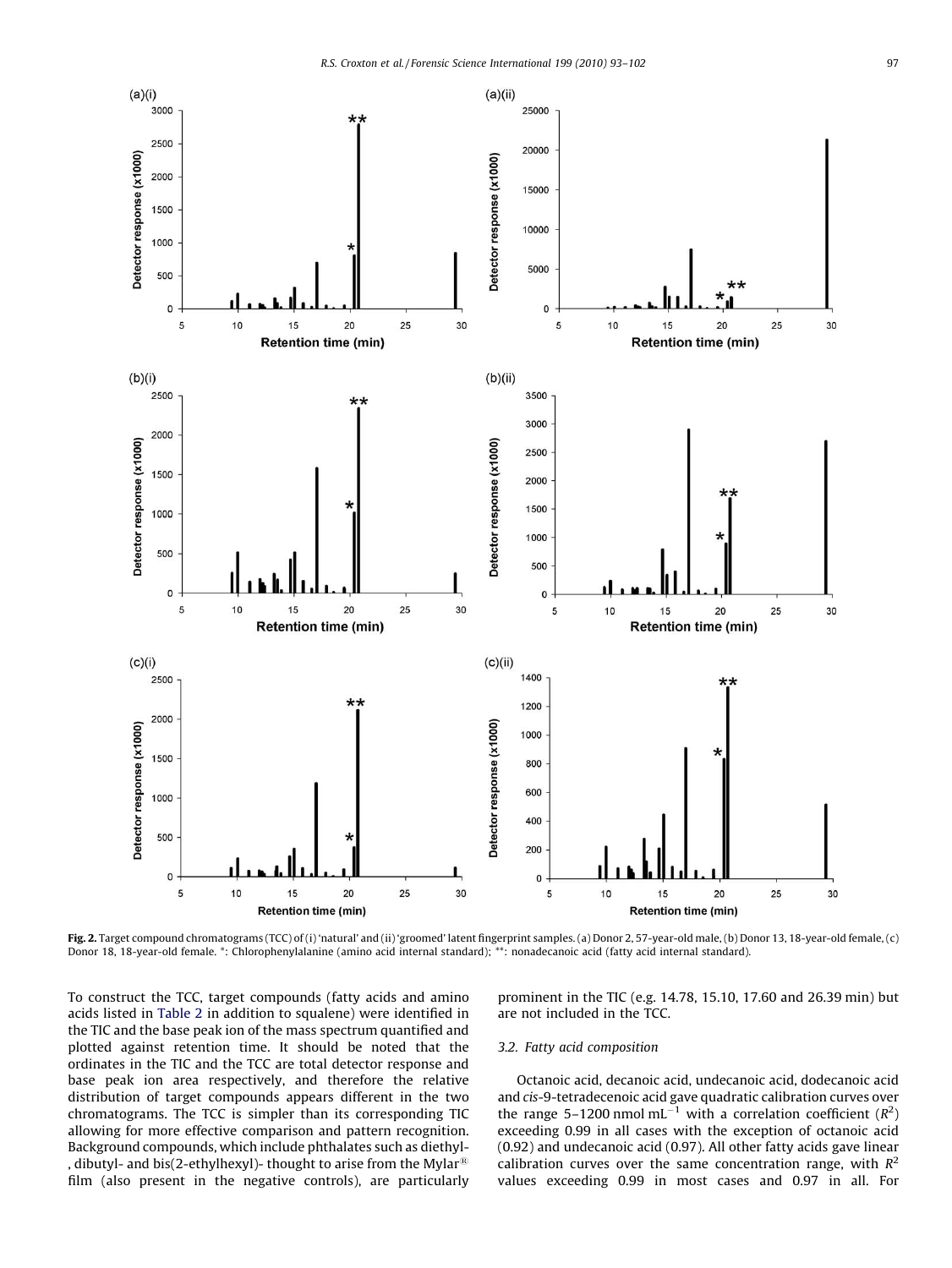<span id="page-5-0"></span>

Fig. 3. Fatty acid content of fingerprint samples. Amount in a single fingerprint (a) in nanograms and (b) relative to C16 (hexadecanoic acid). 'Groomed' samples of Donor 2 (1472 ng, extreme value) and Donor 11 (1116.47 ng, outlier value) have been omitted from C16 dataset in (a).  $\bigstar$  an extreme value (more than 3 times interquartile range from upper edge of box) and  $\odot$  an outlier value (between 1.5 and 3 times interquartile range from upper edge of box). Unshaded boxes = 'natural' sample and shaded boxes = 'groomed' sample

quantification all samples were corrected using appropriate blanks. Dodecanoic acid, tetradecanoic acid, pentadecanoic acid, hexadecanoic acid, octadecanoic acid and cis-9-octadecenoic acid were positively identified in all samples and in most cases exceeded the limit of quantification (200–394 ng deposited, mean blank + 10 standard deviations, [\[26\]](#page-9-0)). Tridecanoic acid, cis-9 hexadecenoic acid, heptadecanoic acid, cis-9,12-octadecadienoic acid, eicosanoic acid and tetracosanoic acid were positively identified and above the limit of detection (96–464 ng deposited, mean blank + 3 standard deviations [\[26\]\)](#page-9-0) in some samples but not above the limit of quantification in most cases (137–570 ng deposited). The remaining fatty acids, octanoic, decanoic, undecanoic and cis-9-tetradecenoic acids, were not positively identified in any fingerprint samples.

Total fatty acid deposited ranged from  $0.16$  to  $3.37 \mu$ g per fingerprint, for those positively identified. There is wide variation in the relative amounts of each fatty acid found in the latent fingerprint samples (Fig. 3). Hexadecanoic acid was the most abundant in all samples followed by octadecanoic acid and cis-9-octadecenoic acid, consistent with previously published data [\[13,15,27\]](#page-9-0). Quantitative differences were found between the 'natural' and 'groomed' fingerprint samples (Fig. 3a). Significantly  $(P < 0.05)$  greater amounts of fatty acids were deposited in the latter, consistent with the act of 'grooming' and touching sebum-rich areas of the face immediately prior to depositing the fingerprints. In Fig. 3b the amount of each fatty acid is normalised to hexadecanoic acid in the sample. The qualitative differences between the 'natural' and 'groomed' sample types were less marked.

Variation is evident in the distribution of individual fatty acids between donors (Fig. 3). Thismay be due to donor-dependent factors such as diet or cosmetic use. Comparison of the differences between the two sample types for individual donors reveals further variation. The increase in individual fatty acids after the act of 'grooming' varied from 1% ('natural' sample 29.93 ng tetradecanoic acid per fingerprint, 'groomed' sample 30.23 ng) to over 2000% ('natural' 28.54 ng and 'groomed' 650.92 ng cis-9-octadecenoic acid). The decrease in material deposited varied from 12% ('natural' 43.39 ng and 'groomed' 38.26 ng octadecanoic acid) to almost complete absence. The percentage increase or decrease for any given donor was not consistent for all fatty acids indicating differential distribution on both the fingertips and the face. Overall, the increase in total fatty acid after grooming was 22–2000%, which clearly demonstrates the significant impact the sampling protocol has on the chemical composition of the latent fingerprints deposited.

Only one donor, Donor 18, deposited less material overall in their 'groomed' sample (4.5%) compared to their 'natural' sample. Whilst there was an overall decline in fatty acid deposited, there was an increase seen for hexadecanoic (5%), cis-9-octadecenoic (8%), and octadecanoic acids (17%). Donor 18 was an 18-year-old female donor, who reported taking the antibiotic erythromycin. Antibiotics affect bacterial lipase activity responsible for the hydrolysis of triglycerides in sebum secreted onto the skin and therefore would reduce the levels of selected free fatty acids available to be picked up during 'grooming' [\[28\].](#page-9-0) The sample population in this study is, however, limited.

The relative distribution of tetradecanoic, octadecanoic and cis-9-octadecenoic acids (normalised using hexadecanoic acid) in the 'natural' and 'groomed' samples were consistent with the studies of Mong et al. [\[13\]](#page-9-0) and Archer et al. [\[15\],](#page-9-0) with the exception of octadecanoic acid which was present in greater relative amounts in the latter study. Mong et al. and Archer et al. collected fingerprints on filter paper and their sampling protocols included the donors rubbing their fingertips across the forehead prior to depositing fingerprints. Consequently absolute quantitative comparisons are difficult between the studies.

## 3.3. Amino acid composition

All amino acids gave linear calibration curves over the concentration range 1.25–200 nmol mL<sup>-1</sup> with  $R^2$  values exceeding 0.99 in most cases and 0.95 in all. Arginine, cystine, and histidine were not detected in any calibration standards or fingerprint samples. Hydroxyproline, methionine and tryptophan were not positively identified in any fingerprint samples, consistent with previous studies where they were detected at very low levels or not at all [\[18–20\].](#page-9-0) Lysine, ornithine and tyrosine were detected and positively identified in most fingerprint samples. However, they behaved inconsistently in the calibration standards and therefore accurate quantification was not possible in this study. These amino acids will not be discussed further.

Glycine, valine, leucine, serine, proline, asparagine, aspartic acid, glutamic acid, phenylalanine and cysteine were positively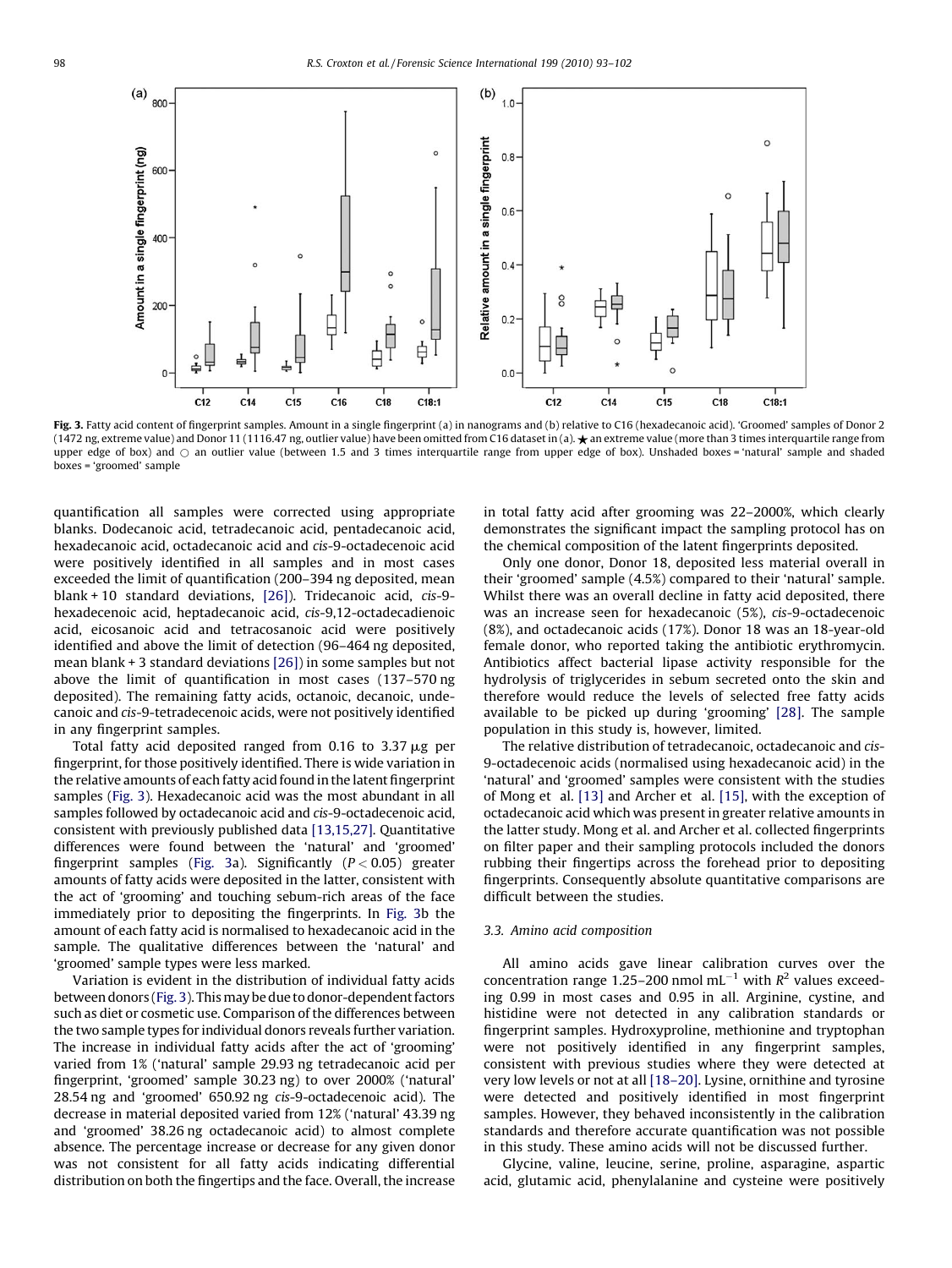<span id="page-6-0"></span>

Fig. 4. Comparison of total amino acid and fatty acid content of a single (a) 'natural' and (b) 'groomed' fingerprint. Donor 12 'natural' sample has been omitted from (a) due to extreme outlier value for cysteine

identified in all fingerprint samples with a few exceptions. Alanine was at least partially identified (one ion ratio or more) in most samples. Qualitative ion peaks (70, 144, 189 m/z) were often difficult to integrate or absent. No ion ratio matches were found for isoleucine in approximately half of the samples. Threonine was positively identified in most samples but was not found in levels greater than the negative controls in any samples except two. In most cases all samples were found to be above the limit of quantification for most amino acids (15.5–28.1 ng deposited).

Serine was the most abundant amino acid followed by glycine, alanine and aspartic acid. The relative abundance of amino acids was in general consistent with previously published studies [\[18–](#page-9-0) [20\]](#page-9-0). Wide variation is observed between the donors with total amino acid deposited ranging from 20.7 to 345.1 ng per fingerprint. There is no correlation between total amount of fatty acid and total amino acid deposited in the 'natural' fingerprint samples (Fig. 4a) as expected since they are predominantly from different sources, namely sebaceous secretions and eccrine sweat respectively. There is also no correlation for the 'groomed' fingerprint samples (Fig. 4b).

The significant quantitative differences between the 'natural' and 'groomed' fingerprint samples seen for the fatty acids were not observed in the case of the amino acids ( $P > 0.05$ , Fig. 5a). The data indicate that the predominantly lipid material, picked up on the fingertips during the 'grooming' procedure, did not inhibit the extraction of amino acids from the fingerprint using this experimental procedure. If this had been the case, the amino acid levels in the 'groomed' samples would have been consistently lower. For over half of the donors ( $n = 10$ ) there was a decline in the total amount of amino acid deposited in the 'groomed' sample compared to the 'natural' sample and an increase for the remaining donors. A consistent increase (or decrease) was not always seen, however, for all individual amino acids for a given donor. For some donors, selected amino acids were only found in either the 'groomed' or the 'natural' sample. In the sampling protocol employed, the 'natural' sample was collected first and there was a minimal time delay before the collection of the 'groomed' sample (typically 10 min, exact time dependent on length of time taken to deposit all fingerprint samples and conduct 'grooming' procedure). It is expected that the amino acids present on the fingertips are depleted to some extent in the first fingerprint sample and are not replenished by the 'grooming' procedure and thus lower amounts



Fig. 5. Amino acid content of fingerprint samples. Amount in a single fingerprint (a) in nanograms and (b) relative to serine. Donor 12 'natural' sample (594.11 ng, extreme value) has been omitted from cysteine dataset. See [Fig. 3](#page-5-0) for key for  $\star$  and  $\bigcirc$ . Unshaded boxes = 'natural' sample and shaded boxes = 'groomed' sample.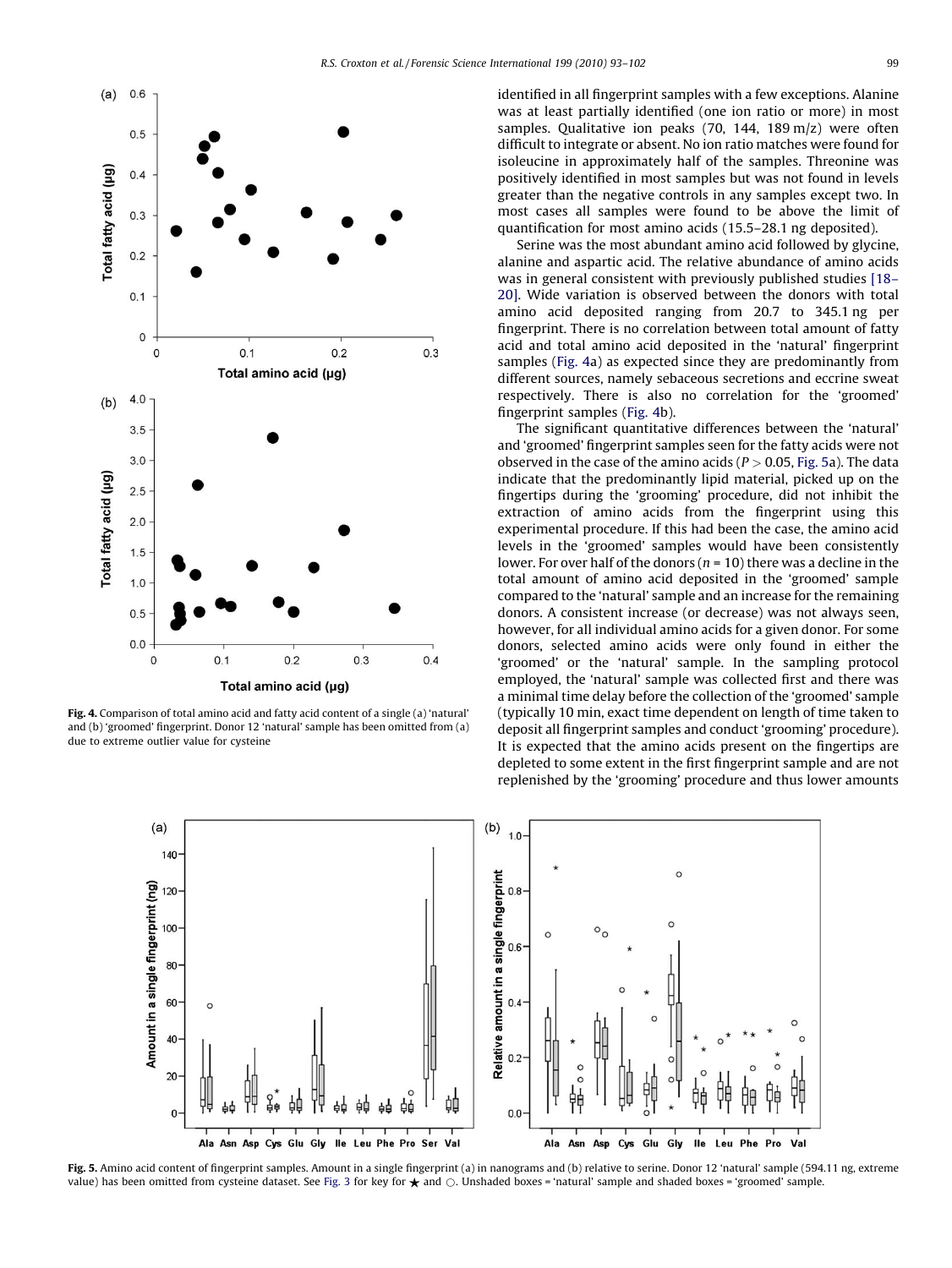of amino acids are expected in the 'groomed' samples. The interactions between the eccrine and sebaceous components on the fingertip and with the non-porous substrate are not clearly understood. It may be that the amino acids were not fully depleted in the first sample. Amino acids may be picked up on the fingertips from the forehead during grooming [\[29,30\]](#page-9-0). Qualitatively, the 'natural' and 'groomed' samples were comparable, with the exceptions of the relative amounts of alanine and glycine, which appear to be more abundant in the former ([Fig. 5b](#page-6-0)). The differences in relative abundance were significant in the case of glycine  $(P < 0.05)$ .

## 3.4. Squalene

Squalene was identified in the fingerprint samples by mass spectral analysis and consequently the fingerprint samples were re-analysed by GC–FID for quantification. The squalene content of the fingerprint samples is summarised in Fig. 6. Significantly greater amounts of squalene were deposited in the 'groomed' sample compared to the 'natural' sample ( $P < 0.001$ ). The amount of squalene increased by between 1.5 and 68.4 times, as expected since squalene is derived from sebaceous secretions [\[24,25\]](#page-9-0). As seen for the fatty acids, quantitative variation was evident between donors. For example, the 'natural' fingerprint samples of Donor 4 and Donor 17 contained comparable amounts of squalene, 124.25 and 124.24 ng per fingerprint respectively. However, their 'groomed' samples were very different with that of Donor 4 (1282.00 ng) containing more than double Donor 17's sample (623.15 ng). Squalene was not found in the 'natural' samples of Donor 9 and following 'grooming' 283.01 ng per fingerprint were deposited.

The relative squalene content (normalised to hexadecanoic acid) of the samples in this study was again compared with those of Mong et al. [\[13\]](#page-9-0) and Archer et al. [\[15\]](#page-9-0). The 'groomed' samples were comparable to those of Mong et al., whilst the 'natural' samples were lower and comparable to the Archer et al. samples.

#### 3.5. Individual variation and personal traits

Characteristic compounds may be found in a latent fingerprint which could potentially be exploited to provide donor information such as age or a personal habit [\[4,5,31\].](#page-8-0) The individual amino acid and fatty acid composition data were studied to determine whether any quantitative variation arose as a consequence of a particular donor attribute, namely gender, diet, age and smoking.

Gender differences in the amino acid content of sweat have been reported previously [\[30\]](#page-9-0). Individual mean amino acid levels were higher in females ( $n = 9$ ) compared to males ( $n = 9$ ) but only in the case of asparagine in the 'natural' samples was this difference significant ( $P < 0.05$ ). Conversely, for most fatty acids the mean amount per fingerprint was higher in the male samples compared to the female samples, although this was not significant  $(P > 0.05)$ . Penn et al. [\[32\]](#page-9-0) reported that pentadecanoic, hexadecanoic and heptadecanoic acids in axillary sweat were characteristic of male subjects. Pentadecanoic and hexadecanoic acids were found in this study to be in greater abundance in the male 'groomed' samples compared to the female 'groomed' samples, although this was not significant ( $P > 0.05$ ). Quantitative differences between the 'natural' samples were smaller. It should be noted that individual quantitative differences may arise as a consequence of differences in fingerprint surface area.

Amino acid content was found to differ between the vegetarian donors ( $n = 4$ ) and those with an omnivorous diet ( $n = 14$ ). In the 'natural' samples most amino acids were comparable. The mean amount of alanine, glycine and serine was higher for the vegetarian donors although not significantly ( $P > 0.1$ ). These differences were not evident in the 'groomed' samples. For the fatty acids, composition was comparable for the 'natural' samples. Pentadecanoic acid, however, differed significantly between the omnivores and vegetarians ( $P < 0.05$ ). Comparing the 'groomed' samples, mean amounts were higher in the omnivore samples compared to the vegetarians. Striking differences were evident for hexadecanoic and cis-9-octadecenoic acids, although a significant difference was found only for the latter  $(P < 0.01)$ .

No significant differences were found between the non-smokers  $(n = 14)$  and the smokers  $(n = 4)$  for any amino acid or fatty acid. The donors were arbitrarily divided into '20 years and under'  $(n = 12)$  and '21 years and over' ( $n = 6$ ) groups. Significant differences ( $P < 0.05$ ) between the two groups were found for alanine, glycine and valine in the 'natural' samples. In the case of the fatty acids, a significant difference was seen only for dodecanoic acid in the 'natural' samples  $(P < 0.05)$ .

Based on this limited quantitative data, no compound has been identified as a marker for a particular donor trait. This was as



Fig. 6. Squalene content of fingerprint samples. Amount in a single fingerprint (a) in nanograms and (b) relative to C16 (hexadecanoic acid). See [Fig. 3](#page-5-0) for key for  $\star$  and  $\odot$ . Unshaded boxes = 'natural' sample and shaded boxes = 'groomed' sample.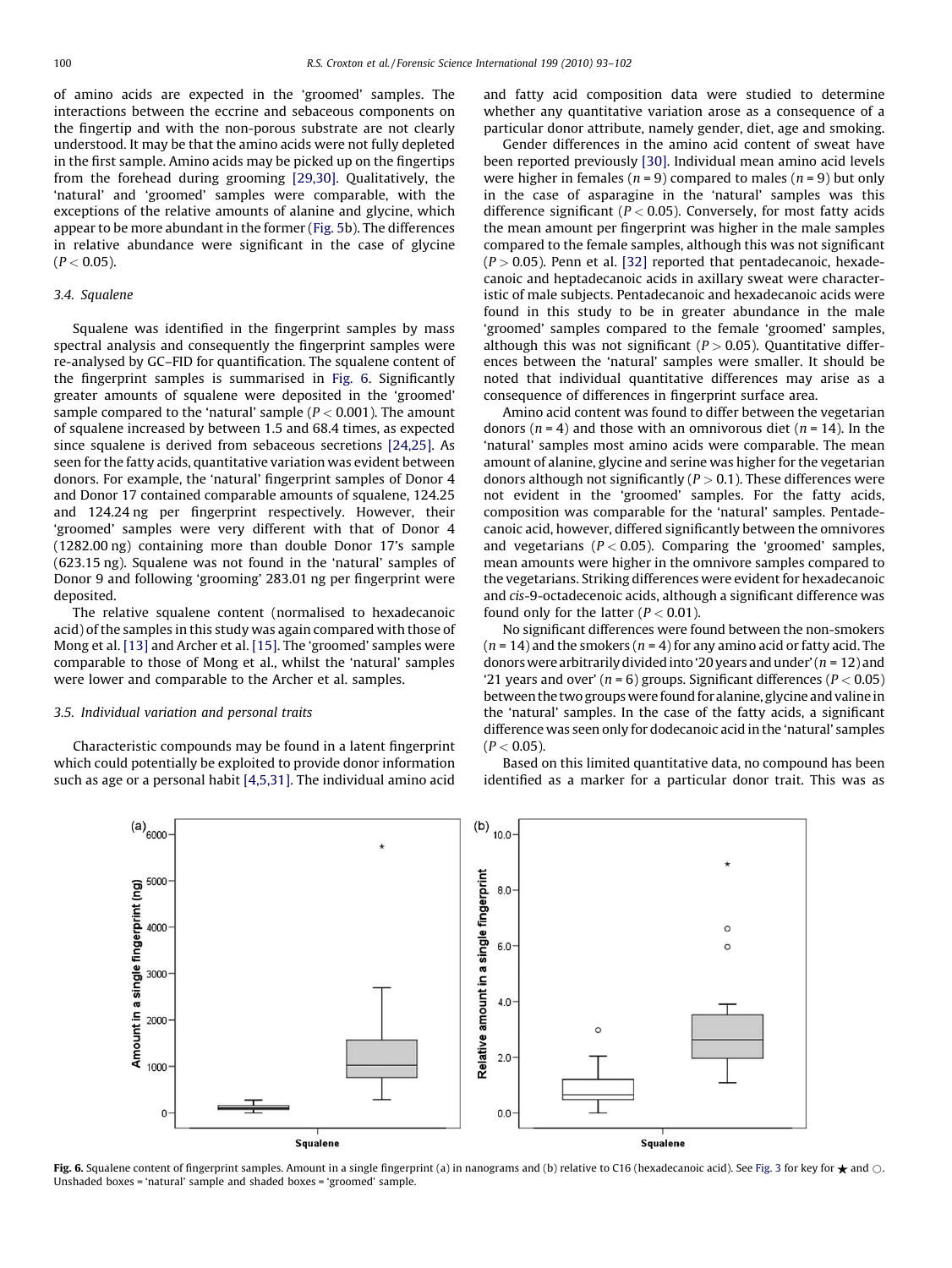<span id="page-8-0"></span>

Fig. 7. Principal component analysis of latent fingerprint target compounds, PCA2 versus PCA1. ( $\bullet$ ) male 'natural'; ( $\triangle$ ) female 'natural'; ( $\Box$ ) male 'groomed'; (+): female 'groomed'

expected since these compounds are generic and commonly found in sweat and sebaceous secretions. It should be noted that the variation seen will not be mutually exclusive and only due to one particular donor trait, but will be a consequence of a combination of contributory factors.

Principle component analysis was performed of the entire target compound quantitative data in order to determine whether it is possible to differentiate different sample types using all compounds. Fig. 7 shows the principle component scores plot of PCA1 and PCA2, which account for 82% of the variance observed in the population. The scores plot illustrates that the 'natural' and 'groomed' samples may be differentiated although there is some overlap. The differences between the male and female samples are less marked. As expected the fatty acid and squalene variables showed close correlation and were negatively correlated to the amino acids along PCA2. This would suggest that PCA2 gives discrimination between 'natural' and 'groomed' samples of which there is some evidence in Fig. 7 and is consistent with the observations in [Figs. 3 and 6](#page-5-0). There was no discrimination between samples on the basis of the other donor attributes namely diet, age and smoking.

## 4. Conclusions

This study further develops our current understanding of latent fingerprint composition. The amino acid, fatty acid and squalene composition of latent fingerprints was found to vary quantitatively between individual donors in this study. Whilst many of the compounds studied were found to be common to all samples, the relative amounts were found to differ. The impact of the sampling protocol on the quantitative analysis of fingerprints has also been clearly demonstrated. The act of 'grooming' prior to depositing latent fingerprints had a significant effect quantitatively, and to a lesser extent qualitatively, on the fatty acid composition of the samples. Although the same marked effect was not seen for all amino acids, 'grooming' did affect some. Principal component analysis allowed the differentiation of the 'natural' and 'groomed' fingerprint samples. There was no such differentiation found on the basis of gender, diet, age or smoking.

The need to consider the sampling protocol when conducting and evaluating latent fingerprint studies has been highlighted. Analyses here indicate that the use of 'groomed' or 'enhanced' fingerprints could seriously compromise the validity of fingerprint reagent assessments. This would be particularly so with regard to reagents for sebaceous components where, on average, fatty acid content could be over represented by a factor of four. Squalene could be over represented by a factor of sixteen and total sebaceous mass over represented by a factor of six. Use of 'natural' fingerprints is therefore recommended for all trials of reagents.

## References

- [1] V. Bowman (Ed.), Manual of Fingerprint Development Techniques, 2nd rev. ed., White Crescent Press Ltd., Luton, UK, 2004.
- [2] J. Almog, Y. Cohen, M. Azoury, T.-R. Hahn, Genipin—a novel fingerprint reagent with colorimetrc and fluorogenic activity, J. Forensic Sci. 49 (2004) 255–257.
- [3] J. Almog, A. Klein, I. Davidi, Y. Cohen, M. Azoury, M. Levin-Elad, Dual fingerprint reagents with enhanced sensitivity: 5-methoxy- and 5-methylthioninhydrin, J. Forensic Sci. 53 (2008) 364–368.
- [4] R. Leggett, E.E. Lee-Smith, S.M. Jickells, D.A. Russell, "Intelligent" fingerprinting: simultaneous identification of drug metabolites and individuals by using antibody-functionalized nanoparticles, Angew. Chem. Int. Ed. 46 (2007) 4100–4103.
- [5] P. Hazarika, S.M. Jickells, K. Wolff, D.A. Russell, Imaging of latent fingerprints through the detection of drugs and metabolites, Angew. Chem. Int. Ed. 47 (2008) 10167–10170.
- V. Drapel, A. Becue, C. Champod, P. Margot, Identification of promising antigenic components in latent fingerprint residues, Forensic Sci. Int. 184 (2009) 47–53.
- [7] C.G. Worley, S.S. Wiltshire, T.C. Miller, G.J. Havrilla, V. Majidi, Detection of visible and latent fingerprints using micro-X-ray fluorescence elemental imaging, J. Forensic Sci. 51 (2006) 57–63.
- [8] C. Ricci, P. Phiriyavityopas, N. Curum, K.L.A. Chan, S. Jickells, S.G. Kazarian, Chemical imaging of latent fingerprint residues, Appl. Spectrosc. 61 (2007) 514–522.
- [9] A. Hemmila, J. McGill, D. Ritter, Fourier transform infrared reflectance spectra of latent fingerprints: a biometric gauge for the age of an individual, J. Forensic Sci. 53 (2008) 369–376.
- [10] M.I. Szynkowska, K. Czerski, J. Rogowski, T. Paryjczak, A. Parczewski, ToF-SIMS application in the visualization and analysis of fingerprints after contact with amphetamine drugs, Forensic Sci. Int. 184 (2009) e24–e26.
- [11] R.S. Ramotowski, Composition of latent print residue, in: H.C. Lee, R.E. Gaensslen (Eds.), Advances in Fingerprint Technology, 2nd ed., CRC Press, Boca Raton, FL, 2001, pp. 63–104.
- [12] M.V. Buchanan, K. Asano, A. Bohanan, Chemical characterization of fingerprints from adults and children, SPIE Proc. Forensic Evidence Anal. Crime Scene Invest. 2941 (1997) 89–95.